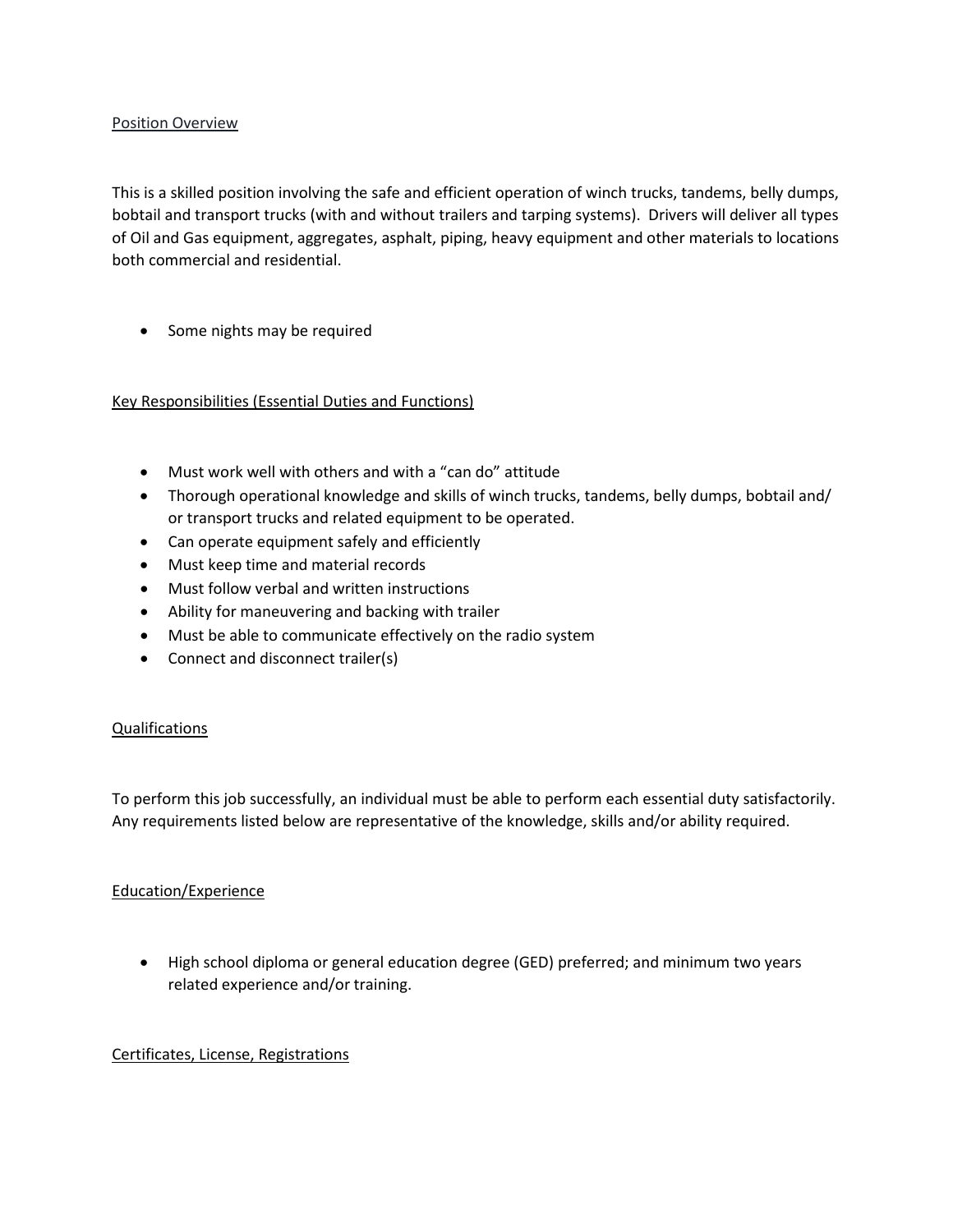- Must possess a valid state commercial driver's license (CDL) Class A with appropriate endorsements.
- Must possess a valid Medical Card as per DOT standard.

### Work Requirements

- Incident free driving record preferred
- Must pass a pre-employment drug and alcohol test and will be subject to random testing for the term of employment.

### Knowledge/Skill Requirements

- Ability to communicate using two-way radio.
- Basic math
- Basic computer skills preferred

# Key Competencies

- Customer Service Manages difficult or emotional customer situations; Responds promptly to customer needs.
- Teamwork Contributes to building a positive team spirit.
- Judgement Exhibits sound and accurate judgement.
- Planning/Organizing Uses time efficiently.
- Professionalism Approaches others in a tactful manner; Reacts well under pressure; Accepts responsibility of own actions.
- Safety and Security Observes safety and security procedures; Determines appropriate action beyond guidelines; Reports potentially unsafe conditions; Uses equipment and materials properly.
- Adaptability Acknowledge and adapt to changes in the work environment; Changes approach or method to best fit the situation; Able to deal with frequent change, delays, or unexpected events.
- Attendance/Punctuality Is consistently at work and on time.
- Dependability Follows instructions, responds to management direction; Commits to long hours of work when necessary to reach goals.
- Initiative Asks for and offers help when needed.
- Innovation Generates suggestions for improving work.